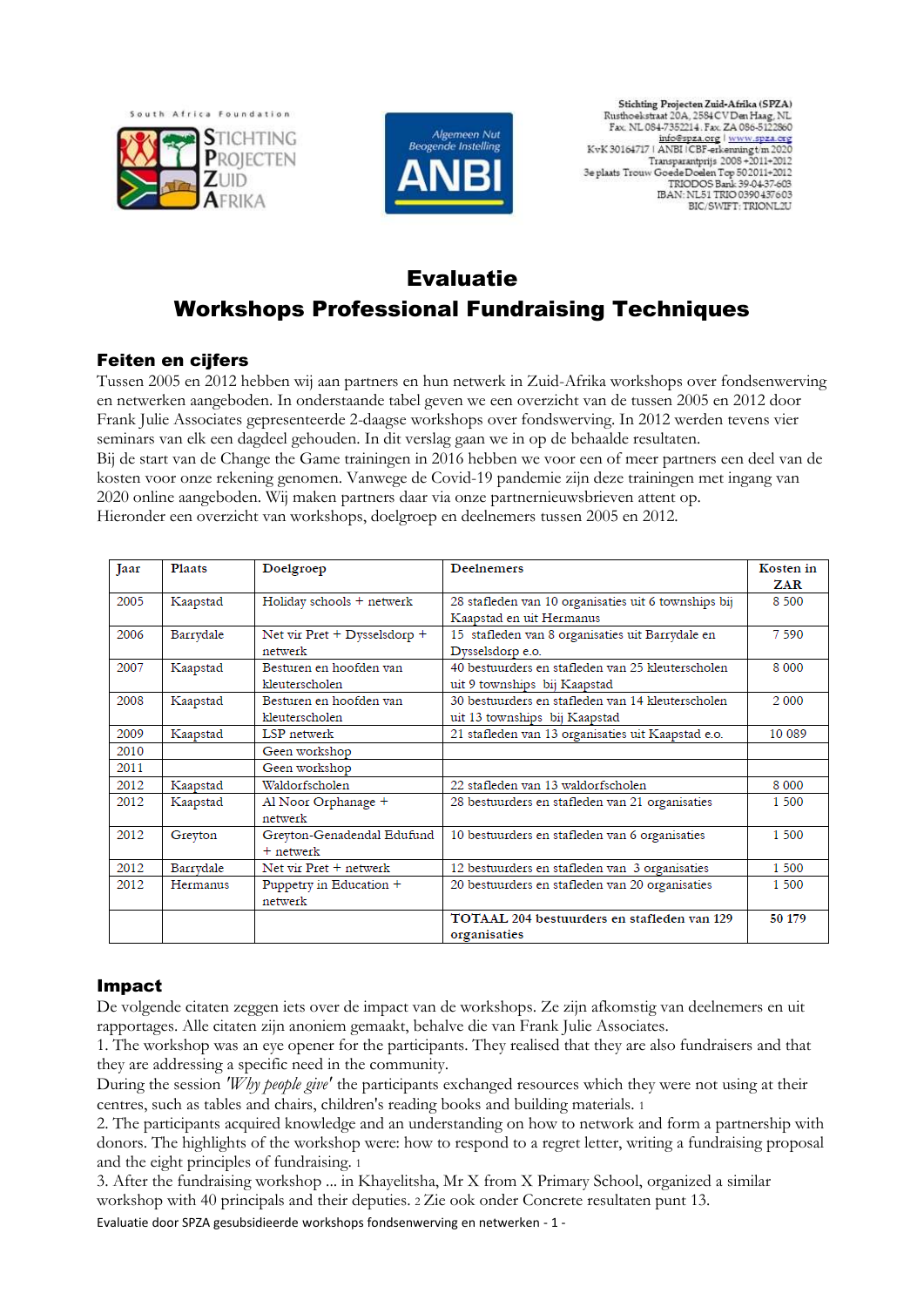4. One funding proposal was evaluated for a local high school after the workshop. <sup>2</sup>

5. Motivational talks were delivered at 2 schools after the workshop. <sup>2</sup>

6. I [Fank Julie] recently visited School X to provide advice about potential donors for the school. <sup>2</sup>

7. NGO X who attended the workshop later invited me to train about 20 teachers and a few pupils who were part of a special project on how to utilize the school as a hub of community activity. <sup>2</sup>

8. In one workshop a participant from Manenberg shared a model of best practice in terms of collecting preschool fees. The model was typed up and shared with other projects who found it very useful and practical. 2

9. Recently a workshop took place in Grassy Park, organised by NGO X. About 15 participants attended the workshop. <sup>2</sup>

10. I [Frank Julie] have signed up as a strategic adviser to NGO X to assist with building capacity on a long term basis. <sup>2</sup>

11. He [Frank Julie] visited the project and workshop staff during 4 days and helped to develop a fundraising strategy. He also agreed on continued following-up and supporting the project. <sup>3</sup>

12. Participants agreed to the following: to ensure that their fundraising strategies are in line with their vision and mission statements, to look at various ways of raising funds from all relevant parties, to discuss and amend their accountability and reporting systems. <sup>4</sup>

13. By equipping participants with the essential fundraising techniques and strategies, they will be able to fundraise from the local community and development funders. We believe this will ensure the organisation's sustainability. Many ECD centres rely on school fees as their only source of income, by looking at different methods of accessing funds these centres would be able to provide a better quality ECD service to the children in their community. <sup>4</sup>

14. After the workshop organised by NGO X, School X requested a follow up to discuss a sustainability strategy.

15. [NGO X] linked up with the Department of Labour to assist with job placements of their trainees. <sup>2</sup>

16. We need to include this [fundraising] in forward strategic planning. <sup>3</sup>

17. The project started looking at fundraising in a broader picture than only getting new donors and we started exploring other possibilities. <sup>3</sup>

18. We will in future be concentrating on recruiting more donors ... and will be looking at our Exec Committee selection process, the roles and skills of the board, and increased involvement of our parents in the school. More exposure in the press, starting a monthly newsletter and updating our website. <sup>3</sup>

19. The new skills gained through the workshop, shifted the way management operates. I believe this shift of thinking will have a long term benefit in the life of the project. <sup>3</sup>

20. We know better how to budget, market, utilize well funding and manage well our projects. <sup>3</sup>

21. The workshop gave a lot of information that will be able to assist with future funding approach. <sup>3</sup>

22. The focus on relationships will intensify. No more begging but emphasis on success not on dire needs. <sup>6</sup>

23. Changing the mindset/paradigms of fundraising. <sup>5</sup>

24. Leaves me with a strong feeling of abundance and the knowledge that resources are there in front of our eyes and we are practically tripping over them. <sup>5</sup>

25. Positive energy, empowerment. <sup>5</sup>

26. I feel motivated and inspired to develop our organisation internally and externally. <sup>5</sup>

27. The workshop has been an eye opener. I have learnt how to network, create networks, also to harness the resources around me for the benefit of the school and myself. 5

28. It was completely inspiring and worthwhile. Fundraising can seem impossible at times but you have given very practical suggestions and tips. 5

29. This was an inspiration and most of all one of the best learning experiences I have ever had. The

networking part I felt that it was one of the biggest information sectors in this workshop. <sup>5</sup>

30. I have a much clearer idea now on how to start the fundraising/networking. <sup>5</sup>

31. I like the slide show as it makes it easier to convince the people in the organization you work with what is important and what information one needs to assemble funding proposals. <sup>5</sup>

32. It was clear from the workshop of the need to support CCE as the only Waldorf-training college - to ensure the ongoing supply of Waldorf trained teachers. <sup>5</sup>

33. On behalf of all who attended I wish to thank you and the Board of SPZA for giving us this opportunity of hearing Frank relate so clearly many practical steps we can take to improve and grow our fundraising capacities and thus enable our organisations to become more sustainable and more relevant to the communities in which we live. I also hope that this bringing together of local NGOs will lead to some sort of a forum or structure to promote collectively the varied tasks and roles that we perform - you have helped to start a fire - may it blaze forth for the good of all.

Evaluatie door SPZA gesubsidieerde workshops fondsenwerving en netwerken - 2 -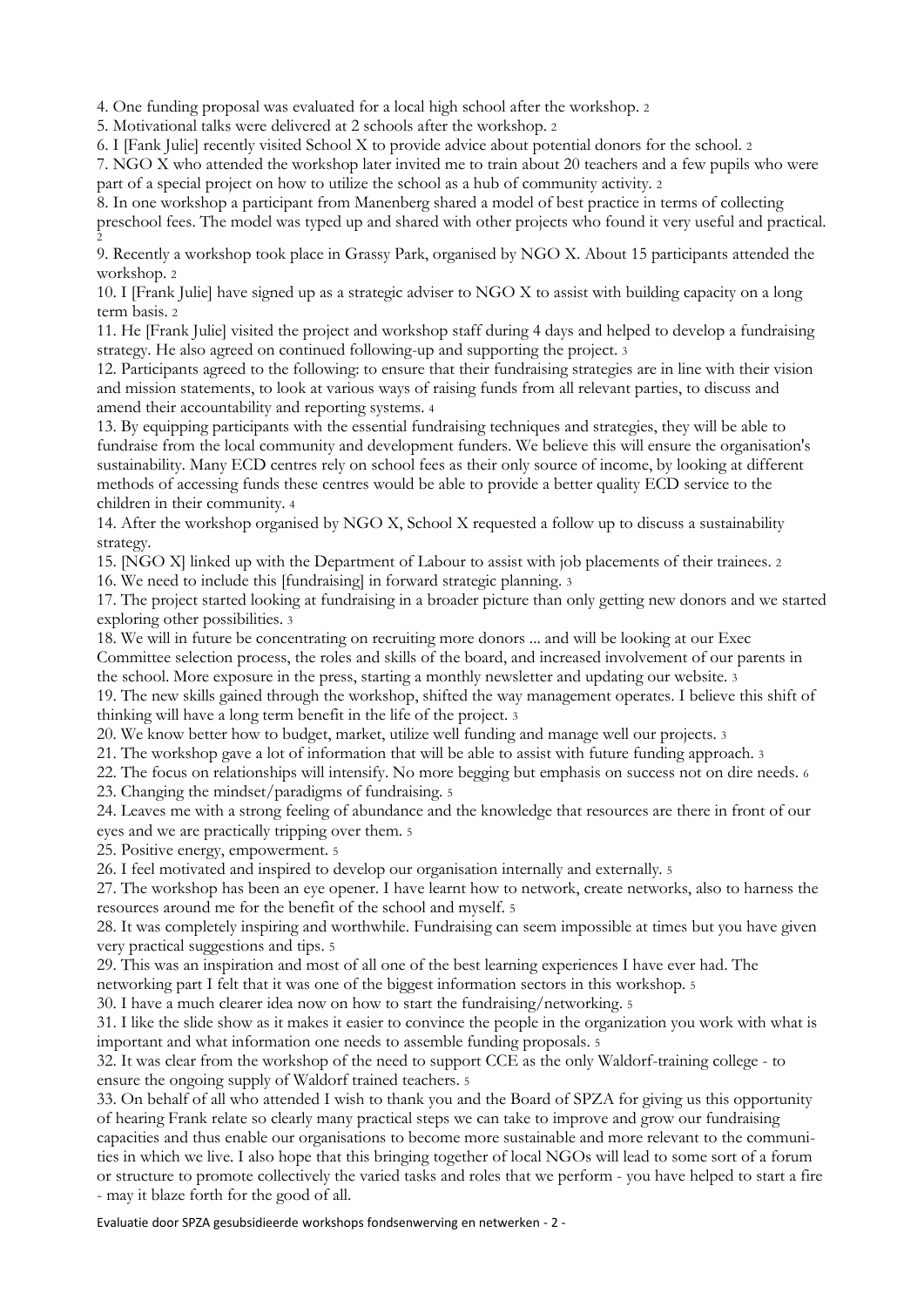34. I came home so inspired! I have since then ordered the CSI Handbook on his recommendation, and find that so helpful. I have also found all kinds of sponsors on Frank's website, and on the Western Cape government website.

35. The talk was very informative and caused us to re-evaluate our approach to funding. We will be taking the concepts back to our committee and hopefully extending our reach to donors. Workshop Fondsenwerving voor Waldorfscholen februari 2012.

## Concrete resultaten

De volgende citaten zeggen iets over de relatie van de deelnemers met hun donoren en de concrete resultaten van hun fondsenwerving.

1. Mr. X was able to access funds from Trust X to assist in building their school hall and expanding their computer training room (also used by the community). <sup>2</sup>

2. One primary school collected clothes for a women abused project in Wolseley.

3. Resources were offered, requested and shared during these workshops. <sup>2</sup>

4. [NGO X] linked up with the Department of Labour to assist with job placements of their trainees. <sup>2</sup>

5. NGO X ... organised a follow up workshop with 26 participants over 3 days focusing on personal development, effective money management and effective governance. The workshop was funded by the Wheat Trust. <sup>2</sup>

6. NGO X made a donation of stationery worth R 1500 to a local school in Bellville in exchange for the free books they received. <sup>2</sup>

7. NGO X was visited on 4 November 2009 by the Equal Opportunity Foundation based in Cape Town and focusing on preschools, HIV/Aids and income generation. A funding proposal was submitted to the EOF and the project officer visited to meet the management and myself. Funding worth R100.000.00 was negotiated for NGO X's projects. This funding will be confirmed in March/April 2010 after the board of EOF meets. <sup>6</sup>

8. The X group (NGO X) accessed funds after the workshop. <sup>2</sup>

9. NGO X: 'we were sponsored tables and chairs last month. We were also sponsored an aluminium frame rig. Please note that we were sponsored these items after we attended the fundraising workshop.' <sup>7</sup>

10. We have strengthened the relationship with one major donor. <sup>3</sup>

11. We have submitted 2 proposals and we have made many possible donors aware of our work. <sup>3</sup>

12. We recruited new donors from individuals, companies, communities & institutions not only in financial funding but in skills development / volunteers. 3

13. School X received 10 copies of my book for free worth R2500.00. They also received from NGO X donations of stationery worth R1200.00 and a donation of 20 mathematical sets worth R1000.00 from a Bellville school. <sup>8</sup>

14. The X Forum of schools was established after the fundraising workshop and is the only such forum uniting schools in that region with a full time coordinator. This issue was raised by myself in the fundraising workshop as a serious need. Mr X initiated this forum. <sup>9</sup>

15. In all the workshops participants either received free copies of my book or large discounts from R250.00 to R100.00. Books worth about R5000.00 were distributed in this way. <sup>10</sup>

16. NGO X has made enquiries about VAT registration in order to claim back VAT returns. I have referred them to a non-profit lawyer (a trustee of NGO X). <sup>11</sup>

17. NGO X (who attended the workshop in Clairmont was assisted over 6 days with a fundraising strategy and provided with donors all over SA, USA, Netherlands and Germany. A follow up workshop was also facilitated for LC volunteers on effective money management. <sup>12</sup>

18. We'll start a group of Waldorf Fundraisers, to support each other and perhaps do some communal fundraising as well. 13

19. On his [Frank Julie] recommendation to follow-up on previous sponsors, I contacted X again, and received very encouraging feedback from them.

## **Conclusies**

1. De workshops lijken vruchten af te werpen. Niet alleen voor wat betreft de fondswerving maar ook voor wat betreft het inzicht in de eigen organisatie.

2. Dat organisaties ook zelf donor kunnen zijn (bijvoorbeeld door materialen te delen) is een belangrijke eye opener.

Evaluatie door SPZA gesubsidieerde workshops fondsenwerving en netwerken - 3 -